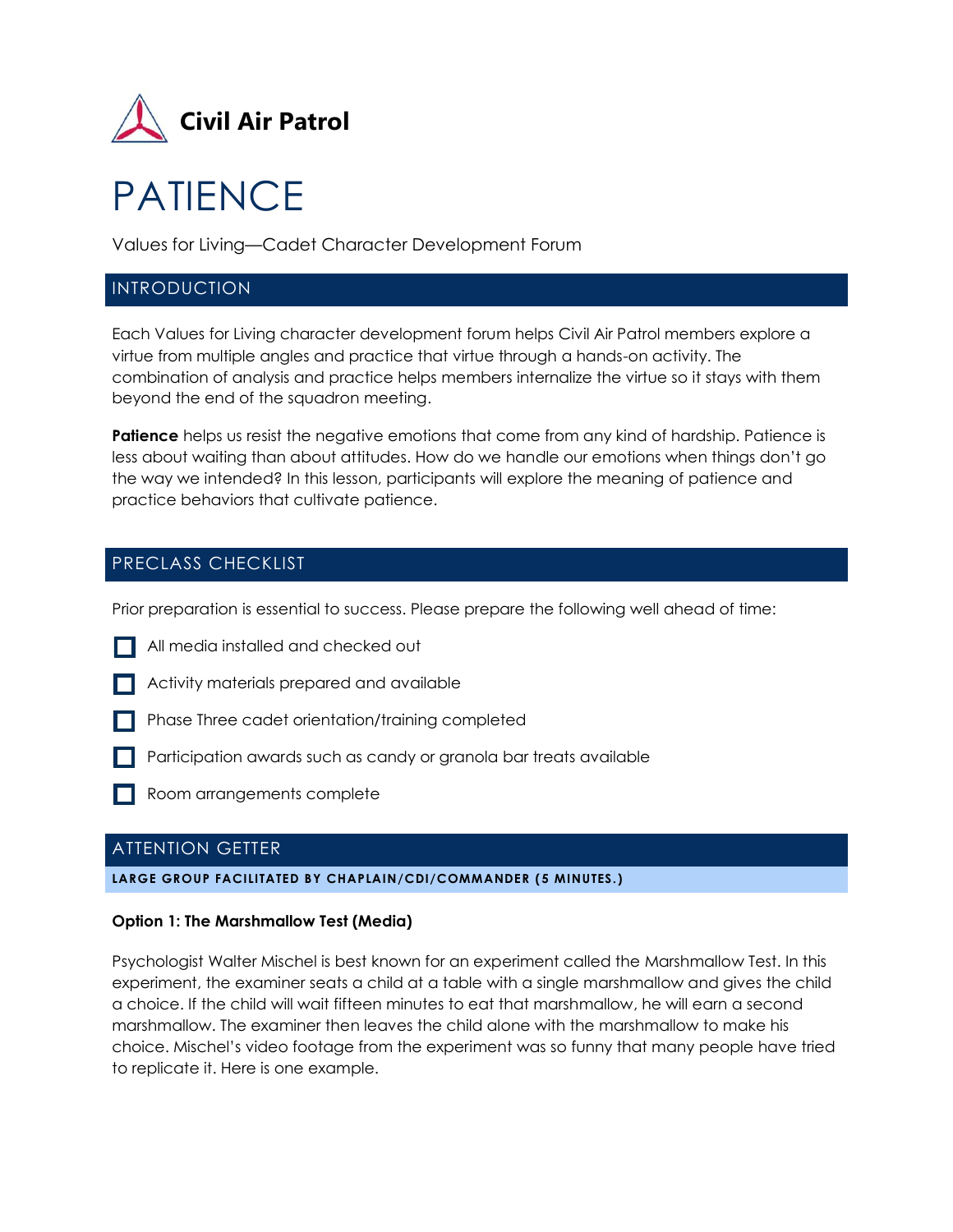[Show Media File: Patience-Marshmallow-Test.mp4. Note: This clip is intended for Character Development use only. Please respect the privacy of the participants and do not distribute the video or any portion of it.]

Children are wonderful subjects for this experiment because we can see their emotional struggles on their faces. Resisting the desire to eat that marshmallow is hard!

Mischel followed his test subjects for over twenty years. He found that children who waited to eat the marshmallow had higher SAT scores, greater educational achievement, and better Body Mass Index (BMI) scores. Why were these people more successful? According to Mischel, these people had better outcomes because they learned to regulate their negative emotions. Mischel calls this ability "willpower" or "self-control," but in this lesson, we're going to call it *patience*.

Patience comes from the Latin word *patior*, which means "to suffer" or "to endure." Patience is our ability to resist feelings of sadness, anger, or frustration when we face hardship, difficulty, or delay. Patience is not about *waiting*; patience is about *attitude*.

#### **Option 2: Easy/Hard Activity (No Media)**

This short activity can help cadets think more deeply about their reactions to difficult situations.

Have the cadets stand between two walls, one marked EASY and the other marked HARD. As you name scenarios like those listed below, have each cadet move between the two walls to indicate how easy or difficult it is to be patient in each situation. Give them enough time to think and move between each scenario.

Sample scenarios:

- My siblings mess up my stuff
- Falling out of step while marching
- My coach takes me out of the game
- Receiving a low grade on a test or big assignment
- My ride is late picking me up from school or practice
- A long line at the grocery store
- Sitting in traffic (especially if already running late)
- Monday morning
- An exciting vacation still two months away
- A friend betraying your trust

The chaplain/CDI/commander can list further scenarios to keep the game going if needed. You may want to ask the cadets for some scenarios as well.

Patience comes from the Latin word *patior*, which means "to suffer" or "to endure." Patience is our ability to resist feelings of sadness, anger, or frustration when we face hardship, difficulty, or delay. Patience is not about *waiting*; patience is about *attitude*.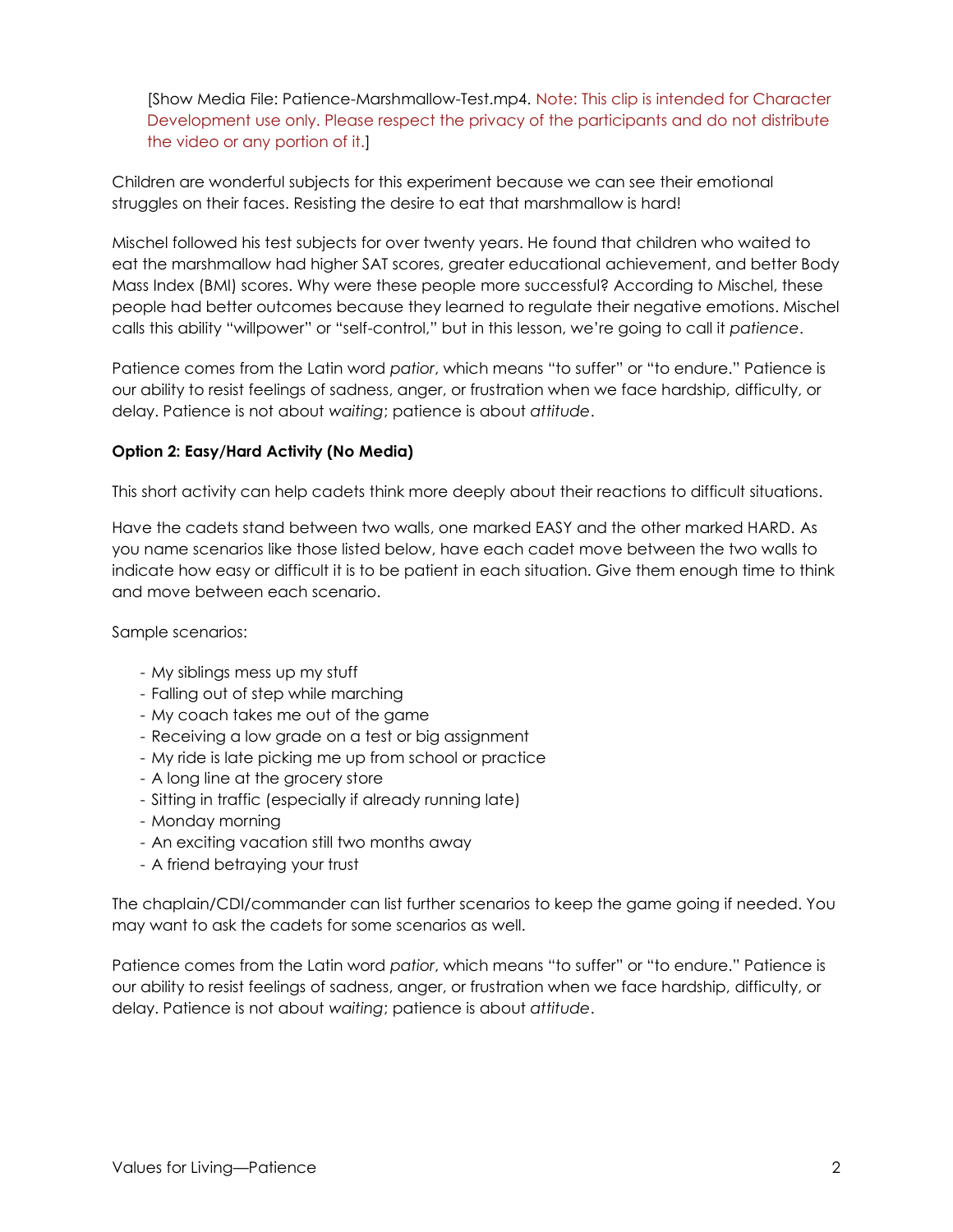## UNDERSTANDING THE DESIRED BEHAVIOR

#### **SMALL GROUP DISCUSSION LED BY PHASE 3 CADETS (3-5 PEOPLE IN EACH GROUP. 10 MINUTES.)**

Cadet Facilitators should lead their small groups in a discussion using the following prompts:

- [If you used the video:] What do you think the children in the video were feeling? How could you tell?
- Think back to a time when a parent or teacher was upset, frustrated, or discouraged. Describe the situation for us. What did the parent or teacher do that showed you how he or she was feeling? How did that leader's emotions and behavior affect you?
- Now think of your own life and some things or situations that upset you. Try to come up with at least three of these "triggers" and share them with the group.
- When you're upset, how do your feelings affect your behavior?
- Here's a passage from our leadership book: "Although attitude is something that exists in your mind, it is visible to the people around you. Facial expressions, gestures, posture, and tone of voice reveal your attitude." (*Learn to Lead* vol. 1, p.12) Think again about your own behavior. Can you describe a time when your behavior affected the people around you?

The small group facilitator should close the discussion by reading or paraphrasing the following:

Here's the takeaway: if you do not control your emotions, your emotions will control you. When we're upset, angry, frustrated, or discouraged, we must not allow our emotions to negatively affect our attitudes. Remember, attitudes are contagious. By controlling your own negative emotions, you can help everyone around you control theirs.

## APPLICATION OF THE BEHAVIOR TO THEIR LIVES

#### **LARGE GROUP FACILITATED BY CHAPLAIN/CDI/COMMANDER (15 MINUTES)**

Chaplains/CDIs/commanders should continue the lesson with a large group discussion. Select from the following prompts, according to the needs of your unit, or propose your own questions. All units should discuss the final prompt on techniques for reframing and establishing a positive attitude.

- We've seen that patience is about attitudes. It's a measure of how gracefully we can suffer hardship or difficulty. How does patience help you live out our CAP Core Values?
- All of us face challenges in our involvement in CAP. Perhaps it's a procedure, a difficult test, or even someone here in the squadron who gets under your skin. What sort of challenges are you facing right now that demand your patience?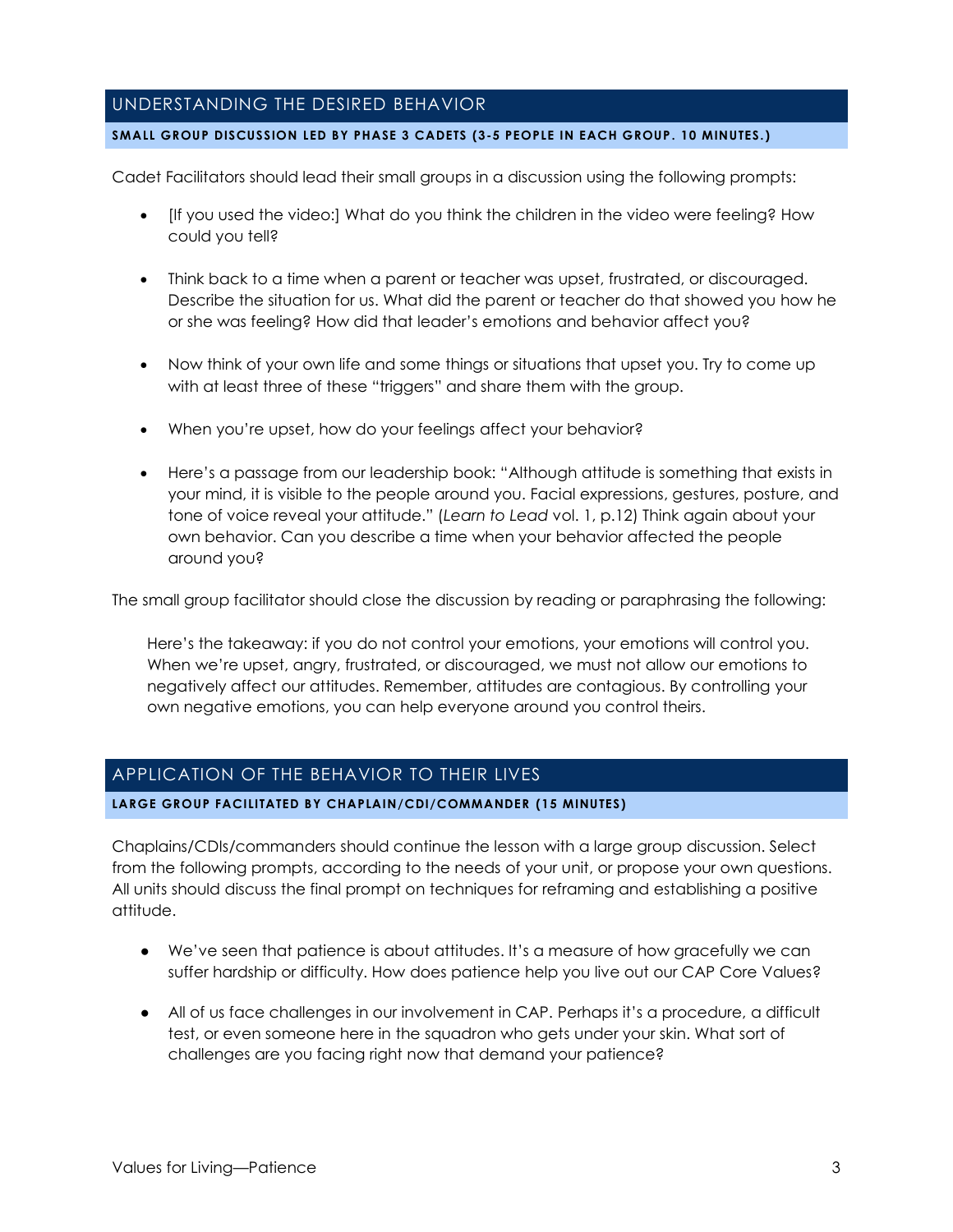- In your small groups, you talked about patience and infectious attitudes. Besides spreading bad attitudes, how can a lack of patience get us into trouble?
	- o Your cadets may need some guidance on this question. If necessary, ask some leading questions, such as the following:
		- When you are upset, how is your thinking affected?
		- When your parents are in a hurry, how does their driving change?
		- What happens when you rush through an unpleasant chore or assignment?
		- Ever sat through boring class or activity? How does your boredom affect your participation?
		- When you encounter a roadblock getting what you want, do you look for satisfaction elsewhere?
- Impatience can result in a wide range of negative emotions. One extreme is allowing our negative emotions to become so intense that they control us and damage others. The other extreme is resignation, or completely giving up. What negative consequences might come from resignation?
- You learned in your leadership textbooks that "a positive attitude begins in the realization that attitude is a choice—you can choose to be positive, or you can choose to be negative." (*Learn to Lead*, vol. I, p.13) When you notice yourself getting upset, what can you do to calm yourself and regain a positive attitude?
	- o Again, your cadets may need some guidance. Here are a few suggestions:
		- Count backwards from ten.
		- Take deep breaths or using a four-count "box" breathing pattern (inhale for four seconds, hold for four seconds, exhale for four seconds, hold for four seconds; repeat).
		- Imagine the future. The current situation may be unpleasant, but it will lead to something much more positive.
		- Imagine something worse. Sometimes we can ease our disappointment by considering that things could be much worse than they are!
		- Think of the people around you. Sometimes it's easier to take care of others than to take care of ourselves.
		- Imagine that you are being watched by someone you respect greatly. How would you want to behave in front of this person?
		- Practice gratitude. It's almost impossible to be grateful and angry at the same time. When things are going well, stop to remember what is working and communicate your thankfulness to someone around you.
		- Make if/then plans. If some bad thing happens, you don't have to decide in the moment how you will respond. Instead, you can fall back on your plan. For example, if you need to criticize someone, you resolve to compliment that person first.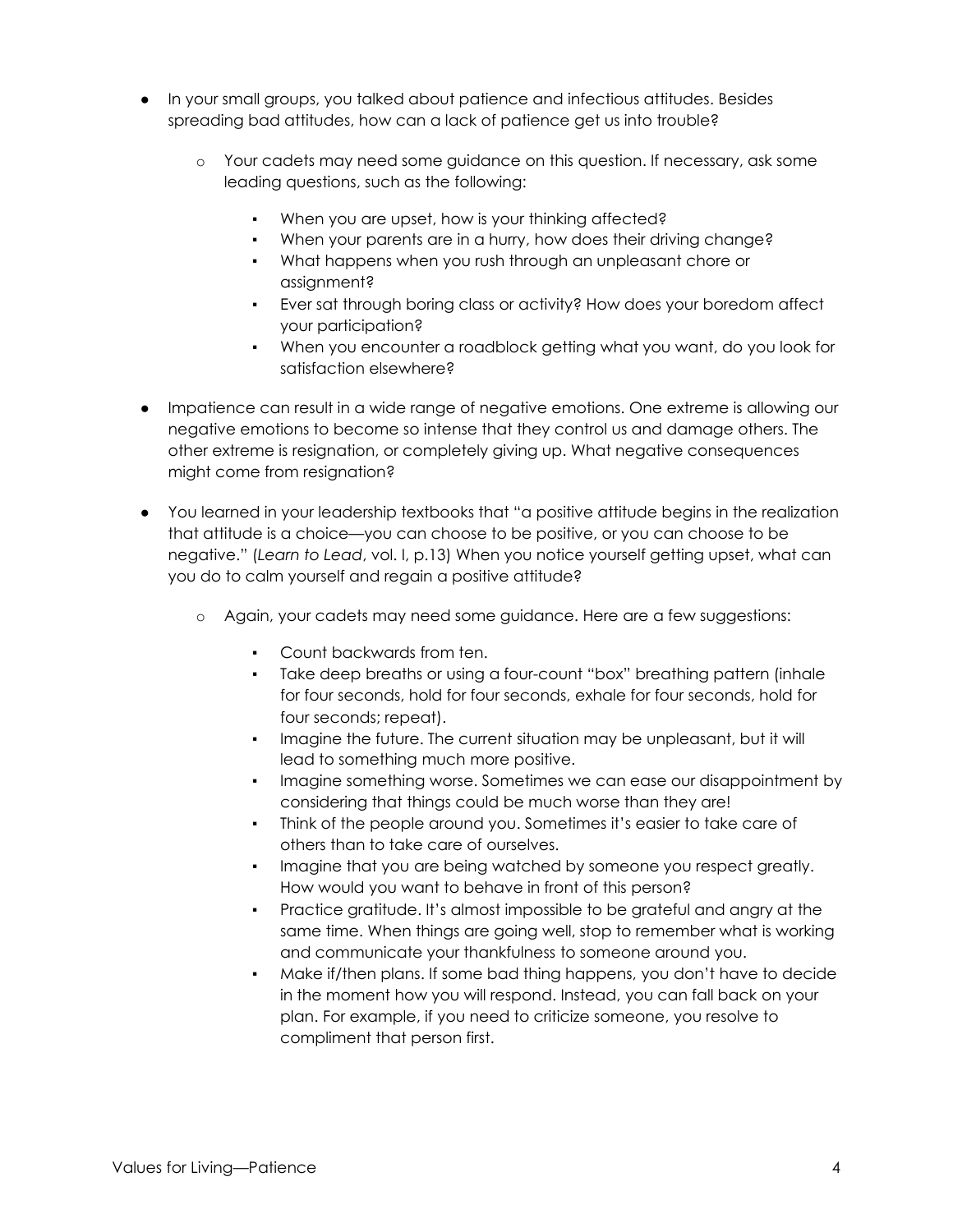## **ACTIVITY**

#### **SMALL GROUP ACTIVITY LED BY PHASE 3 CADETS (3-5 PEOPLE IN EACH GROUP. 15 MINUTES.)**

Patience is a virtue that must be developed. We don't become patient people without practice. Choose one of the following activities to give the cadets an opportunity to practice patience.

#### **Option 1: Marshmallow Vacuum**

Required materials: two bowls per cadet team (small group), one straw per cadet, at least two marshmallows per cadet. Please consult your unit's safety officer to ensure that this activity complies with current, local COVID-19 precautions.

This activity involves a competition between groups and should be led by the cadet facilitators. Where possible, the group size should be equal. If groups are not equal, when the first cadet completes the task, he or she should go to the end to perform the task a second time so that each group is made equal. Have each group of cadets stand in a straight line.

One of the cadet facilitators should give the following instructions:

- 1. The object of the exercise is to move the marshmallows from one tray to another.
- 2. We can move only one marshmallow at a time.
- 3. We must take turns. At any given time, only one cadet from each team may be moving a marshmallow. Once you have successfully moved a marshmallow, you may not attempt to move another until everyone else on your team has successfully moved a marshmallow as well.
- 4. We may only move the marshmallows by generating enough suction with these straws to lift and carry the marshmallows. If anyone on your team pierces a marshmallow with the straw, you must return all your team's marshmallows to the starting tray.
- 5. This is a race; the team that successfully moves its marshmallows first wins.

A note to the cadet facilitators (do not read aloud): You should expect some dropped marshmallows and perhaps even some punctured marshmallows. The point of the exercise is to create a fun but moderately stressful environment in which cadets may practice patiently dealing with negative emotions. Allow cadets to express frustration but redirect unkind words. If time permits, you may want to run the race a second or third time.

When races are complete, the cadets should return to their small groups with their cadet facilitators. In the small group setting, the cadet facilitator should debrief their groups. Consider using some of the following questions:

- How did you feel when you were trying to move the marshmallow?
- Did you notice anyone else's frustration during the exercise? How could you tell?
- How did the whole group react when the race was over? What behaviors did you see?
- What negative emotions did you feel during the exercise? For example, were you frustrated at the difficulty of moving the marshmallow, angry at teammates who struggled, anxious about performing in front of the group, or disappointed if we didn't win?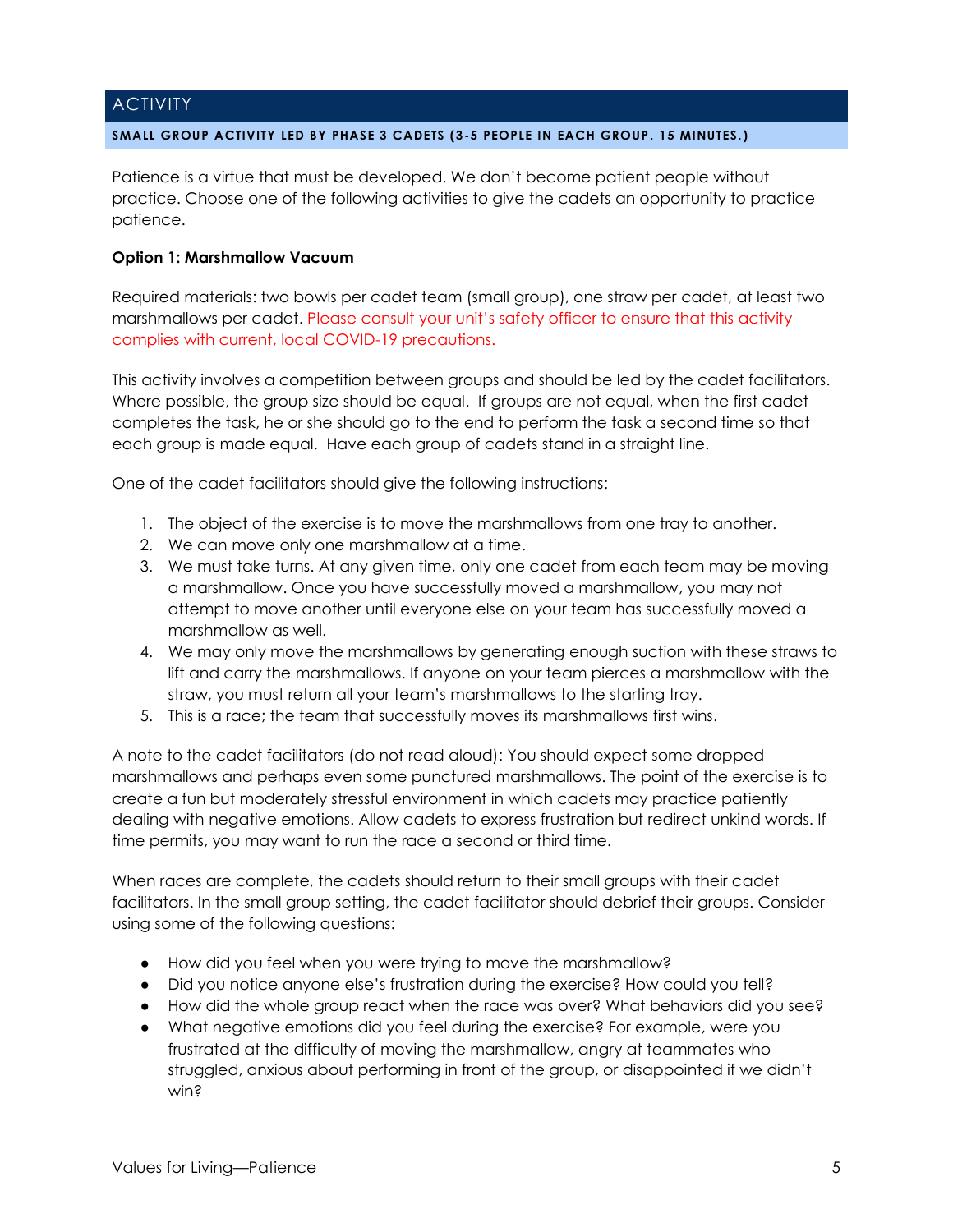- Did you notice any negative emotions as you were experiencing them? (Sometimes we only realize after the fact how upset we have become!)
- If you did notice your own negative emotions, how did you respond to them? Did you use any of the techniques we discussed in the large group session?
- What are some positive ways to express your frustration or disappointment during an activity like this?

## **Option 2: House of Cards**

Required materials: one deck of cards per small group (available as a dollar store item)

This activity involves a competition between groups of cadets as they try to build the tallest house of cards in a limited amount of time. The activity should be directed by the cadet facilitators.

Provide each cadet small group a pack of cards. One of the cadet facilitators should give the following instructions:

- 1. The object of the exercise is for each group to build a house of cards.
- 2. You may use any way of arranging the cards to build the house, and you may have multiple cadets holding cards as you assemble it, but it must be free-standing at the end.
- 3. No additional materials are allowed, such as tape or paper clips. You may use only the cards, gravity, and friction.
- 4. The team with the highest house of cards wins. If two teams have card houses the same height, the team with the most cards in the house wins.

When time is up, the houses are measured, and winners announced, the cadets should return to their small groups with their cadet facilitators. In the small group setting, the cadet facilitator should debrief their groups. Consider using some of the following questions:

- How did you feel when you were trying to get the cards to stay standing?
- Did you notice anyone else's frustration during the exercise? How could you tell?
- How did the whole group react when the competition was over? What behaviors did you see?
- What negative emotions did you feel during the exercise? For example, were you frustrated at the difficulty of getting the cards to stay standing, angry at teammates who struggled, anxious about performing in front of the group, or disappointed if we didn't win?
- Did you notice any negative emotions as you were experiencing them? (Sometimes we only realize after the fact how upset we have become!)
- If you did notice your own negative emotions, how did you respond to them? Did you use any of the techniques we discussed in the large group session?
- What are some positive ways to express your frustration or disappointment during an activity like this?